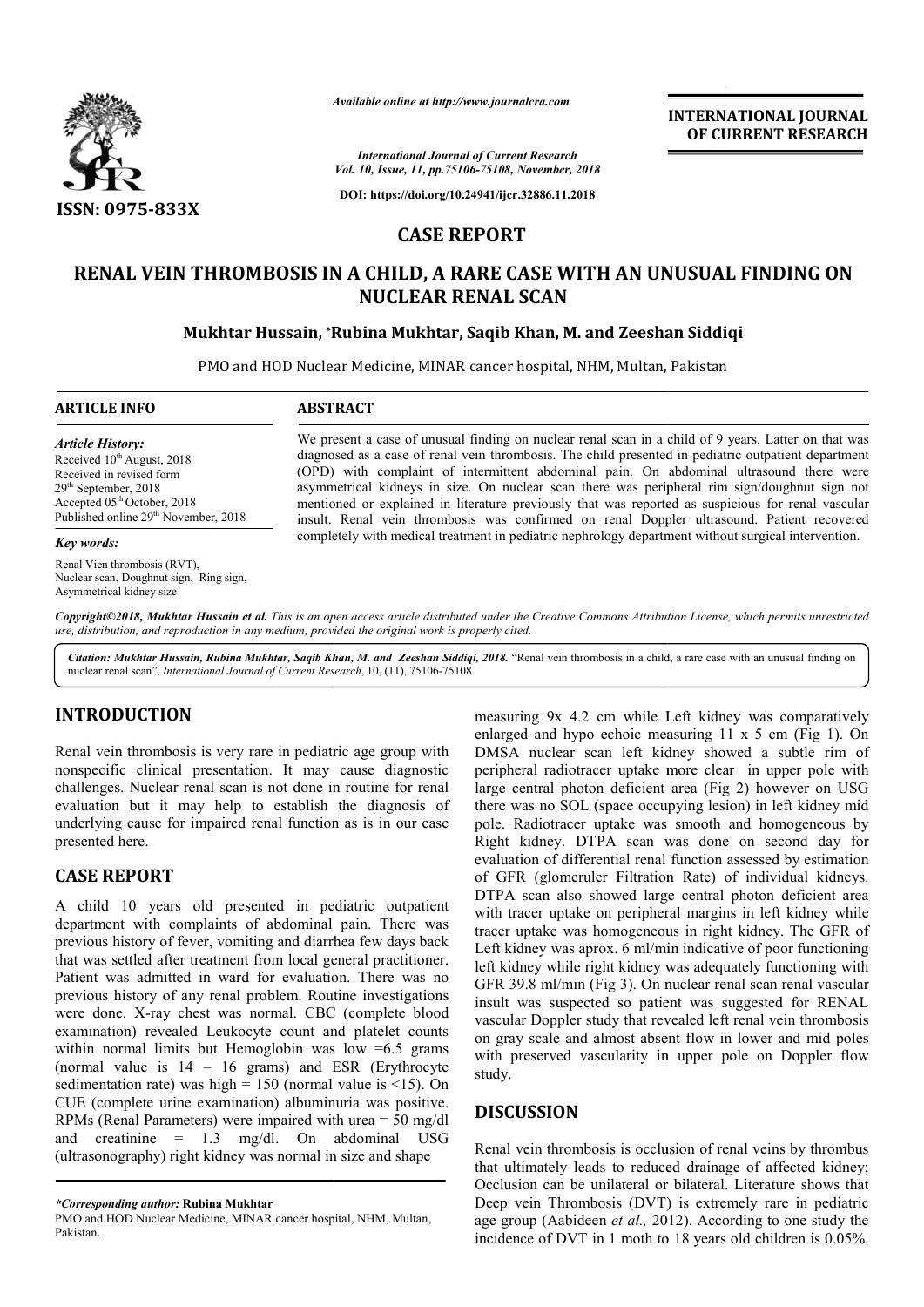96.4% of these cases were having one or more under lying predisposing factors (Andrew *et al.,* 1994). Most common causes or predisposing factors includes blood clotting abnormalities, dehydration and hypercoagulable states or blunt trauma (Dutta and Venugopal, 2009; Wessels and McAninch, 2005). RVT presents with few symptoms. Clinical presentation is variable. According to one study 35 % of patients are symptom free (van Ommen *et al.,* 2001). Symptoms may include decrease in urine output, heamaturia, edema and worsening proteinuria.



**Fig. 1. USG image showing left kidney larger and comparitively hypoechoic**

2005). In our case 9 years old child presented with nonspecific abdominal pain with history of vomiting and diarrhea. So the most likely underlying predisposing factor was dehydration. Unfortunately there are no specific laboratory tests for its diagnosis. Diagnosis is only based on correlation of patient's symptoms, history and Radiological imaging. If vein is completely blocked the kidney size will increase to its maximum within few days. Ultrasound imaging helps to find its size and echogensity (Ricci and Lloyd, 1990). Renal blood flow can be detected on color Doppler USG (Radermacher, 2005).



**Fig. 2. DMSA scan showing large central photon deficient area with subtle marginal rim uptake**



**Fig. 3 DTPA renal scan showing poor functioning left kidney with peripheral rim uptake with large photon deficient area in centre**

If not diagnosed or treated in time may result in acute or chronic kidney disease. Other complication of renal vein thrombosis includes migration of clot to other parts of body and pulmonary embolism, a severe complication is one of these outcomes that may prove fatal and may cause death if not treated in time (Harrington and Kassirer, 1982; Sridhar *et al.,* 

The CT angiography (CTA) is increasingly used for diagnosis of RVT because of being fast and noninvasive (Asghar *et al.,*  2007). An alternative is MRA (Magnetic resonance angiography). It has got advantage on CTA for avoiding radiation but is expensive. An inferior Venography can localize the thrombus (Asghar *et al.,* 2007). But it is no more